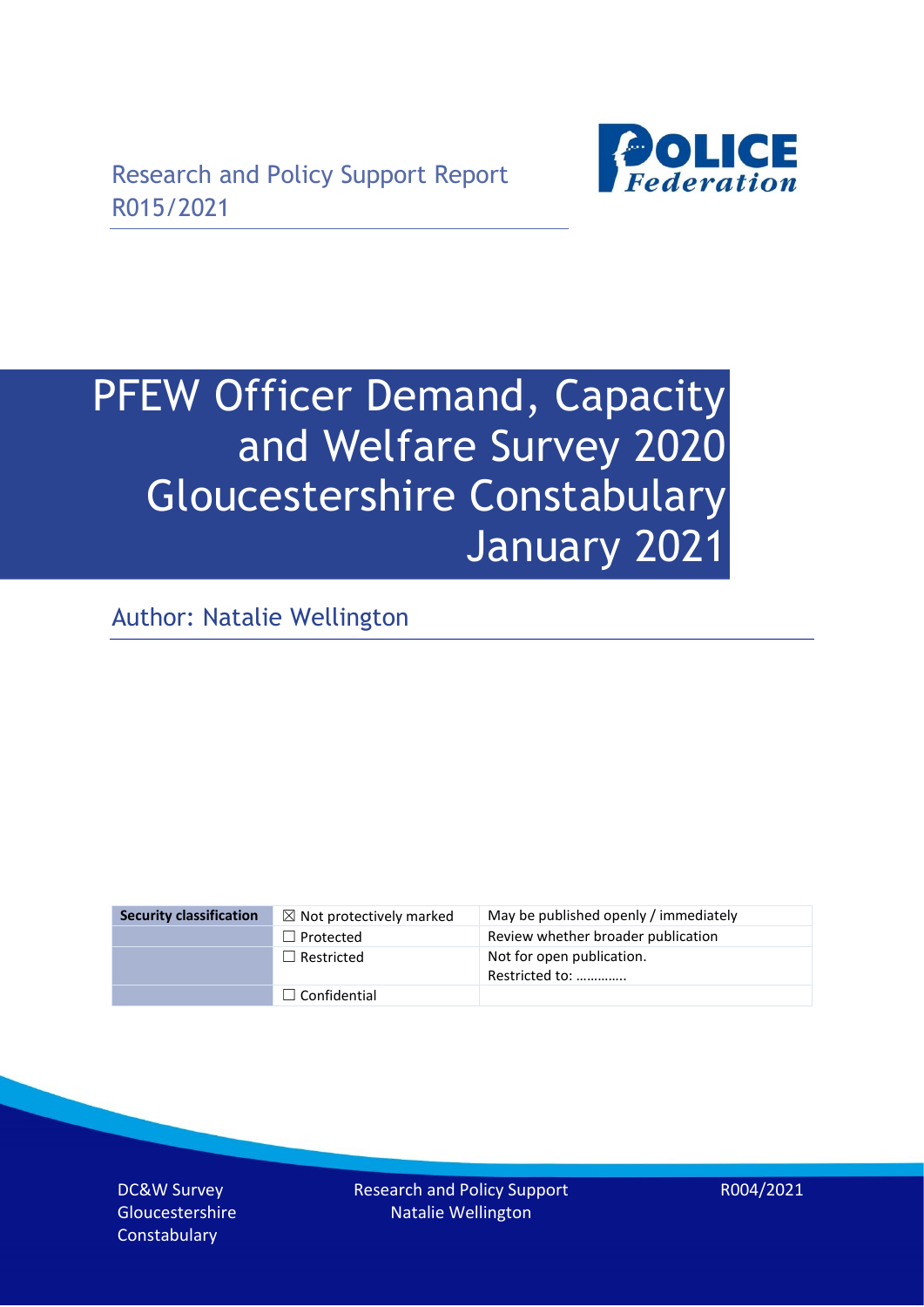# **CONTENTS**

| ORGANISATIONAL SUPPORT FOR MENTAL HEALTH AND WELLBEING  17 |
|------------------------------------------------------------|
|                                                            |
|                                                            |
|                                                            |

DC&W Survey Gloucestershire Constabulary

Research and Policy Support<br>Natalie Wellington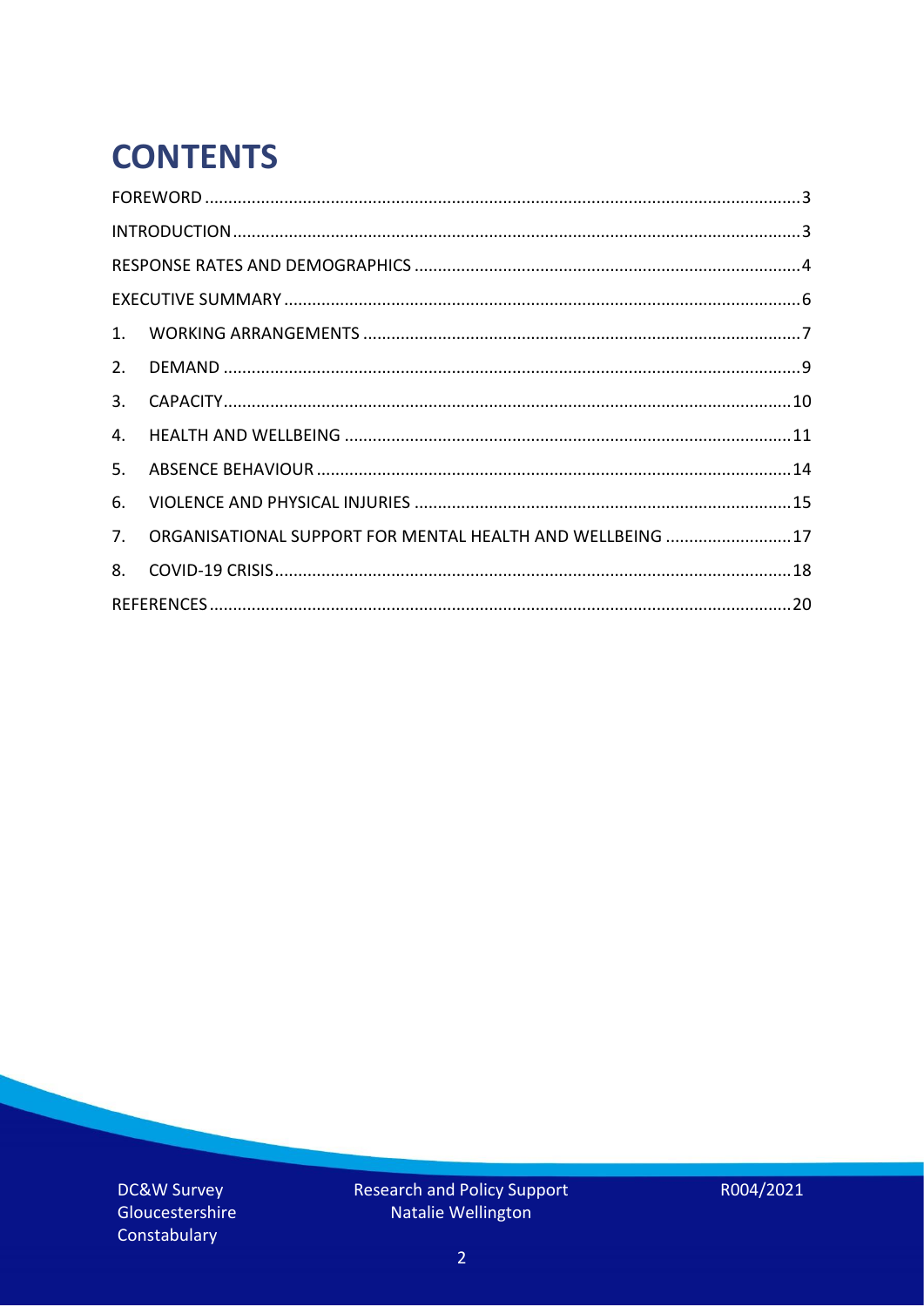### <span id="page-2-0"></span>**FOREWORD**

#### <span id="page-2-1"></span>**INTRODUCTION**

The Demand, Capacity and Welfare Survey is a biennial survey that started in 2016. This was in response to unprecedented budgetary cuts and a 14% fall in officer numbers over a seven year period from a high of 142,056 in 2009 to 122,748 in March 2016. <sup>i</sup> Evidence from a focus group study conducted by the PFEW<sup>ii</sup> also highlighted that these reductions may have been having a negative effect on officers' individual wellbeing. It was within this context that the Police Federation of England and Wales (PFEW) began a biennial Demand, Capacity and Welfare Survey. The 2020 PFEW Demand, Capacity and Welfare Survey is the third iteration of the survey. Due to the current global health crisis we have included questions specific to COVID-19, in order to help us to better understand the impacts of working within the police service during this crisis and officers' experiences on the ground. We have reported personal impacts in a specific section and organisational impacts are reported at contextually appropriate points throughout the report, to enable comparisons with other relevant items (for example we have included the results for the question asking whether COVID-19 has had an impact on single-crewing within the same section as the results for the question regarding frequency of single-crewing).

This report provides a summary of responses to key questions from the 2020 PFEW Officer Demand, Capacity and Welfare Survey from respondents in Gloucestershire Constabulary.

Where appropriate, details of average responses from previous years, or the police service as a whole, are also presented.<sup>1</sup> However, differences across these figures have not been tested to assess whether they are statistically significant;<sup>2</sup> therefore, any and all differences reported are for guidance only and must be treated with caution. When comparing forcelevel data across years, a dash (–) is used, when applicable, to indicate where a force report was not provided due to small sample sizes.

Please be aware that the total number of responses for each item may vary slightly as not all items were answered by all respondents, and all percentages are rounded to the nearest

DC&W Survey Gloucestershire **Constabulary** 

 $1$  Data were weighted at a national level on the basis of respondents' force to ensure that each force were proportionally represented within the national sample; no weightings were applied at a force level. More information about weightings can be found in the 2020 Technical Annex R098/2020.

 $2$  As all the data are derived from samples of the population, rather than the whole population, percentage figures calculated are strictly speaking estimates, rather than exact measures. This means that every figure has a margin of error associated with it. Hence a very small percentage difference year on year may be due to sampling, rather than to actual changes.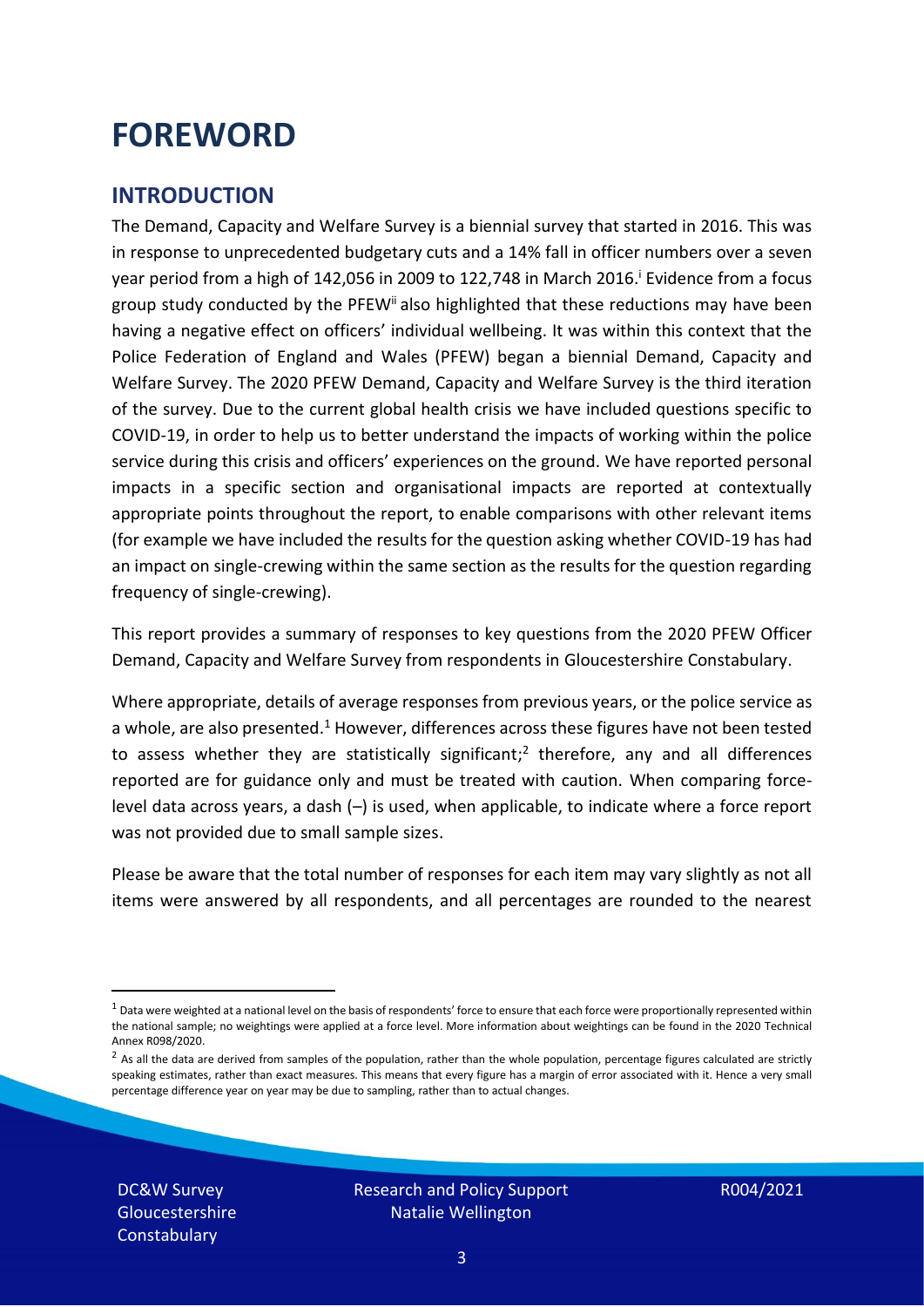whole number. In addition, the actual differences between any and all groups may be quite small, and these details should be considered when interpreting the data.

#### <span id="page-3-0"></span>**RESPONSE RATES AND DEMOGRAPHICS**

Survey responses were gathered over a seven-week period between October and November 2020. All officers of the federated ranks in England and Wales were eligible to participate. Analyses were conducted on a sample of 12,471 responses drawn from all 43 forces across England and Wales. The national response rate for the 2020 survey was 10%.

Overall, 3% of respondents (n=423) to the survey declined to state which force they belonged to. These responses have been included within the national data but are excluded from force-level analyses. $3$ 

108 responses were received from Gloucestershire Constabulary, representing a response rate of around 9% (based on March 2020 Home Office figures of officer headcount).<sup>iii</sup> The margin of error for this report has been calculated using the size of the sample and population. At a 95% confidence level, this force report has a 9% margin of error. If the margin of error is less than 5%, it can be considered to be within the normal bounds of academic rigour.<sup>4</sup> If this threshold has not been met, the results from this report must be interpreted with caution.

67% of responses from Gloucestershire Constabulary were received from male officers and 31% of responses were from female officers. The other 2% preferred not to say or identified in another way. In regards to rank, 60% of respondents from Gloucestershire Constabulary were Constables, 32% were Sergeants, 7% were Inspectors, and 1% were Chief Inspectors. 3% of responses from Gloucestershire Constabulary were received from Black and Minority Ethnic (BME) officers.

<sup>4</sup> The generally accepted academic standards is a 95% confidence level with a 5% (or less) margin of error.

DC&W Survey Gloucestershire **Constabulary** 

<sup>&</sup>lt;sup>3</sup> Please see the 2020 Technical Annex R098/2020 for excluded cases.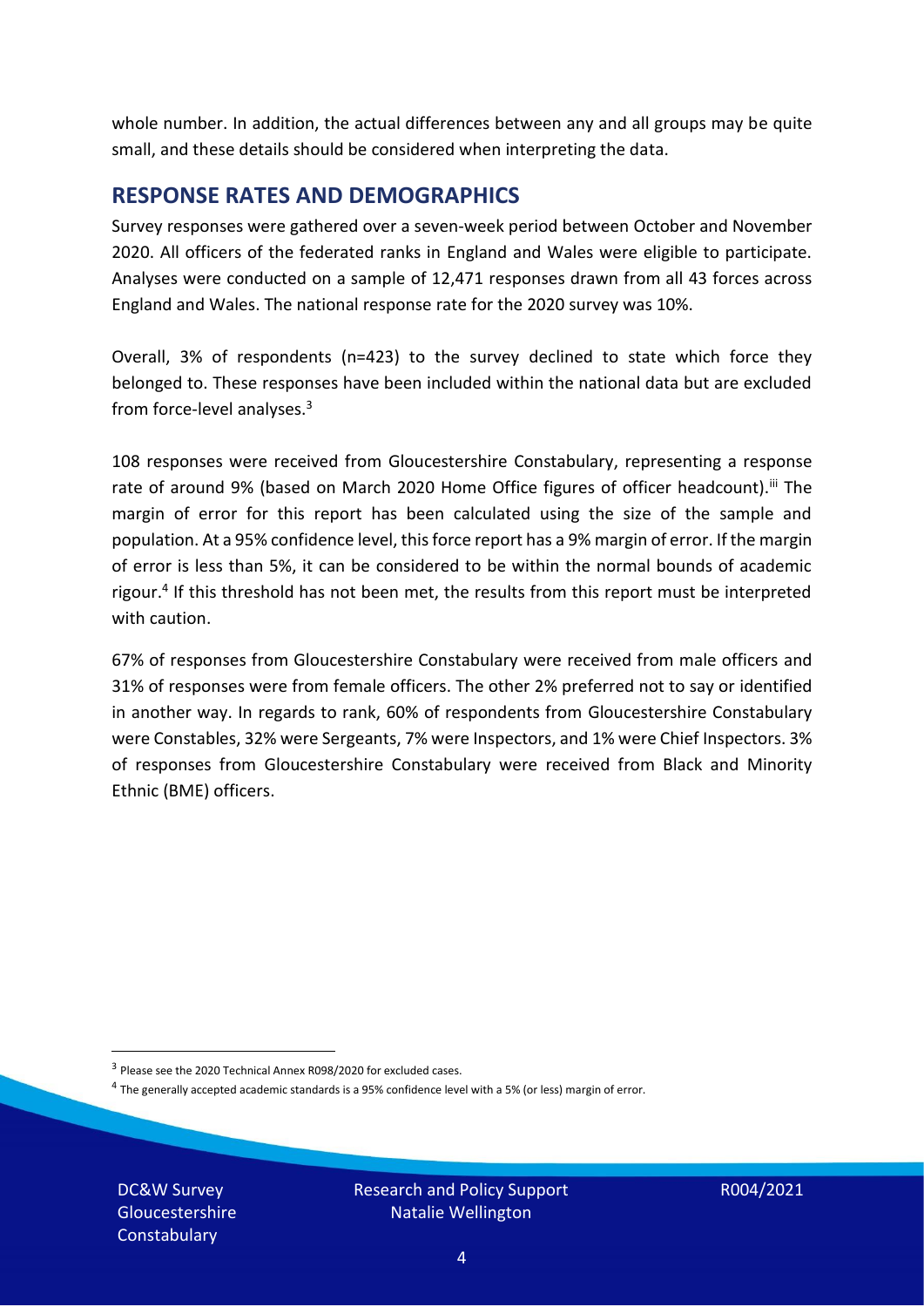### **INFOGRAPHIC**

### **Who responded?**

**108** responses were received from Gloucestershire Constabulary, representing a **9%** response rate.



DC&W Survey Gloucestershire **Constabulary** 

Research and Policy Support Natalie Wellington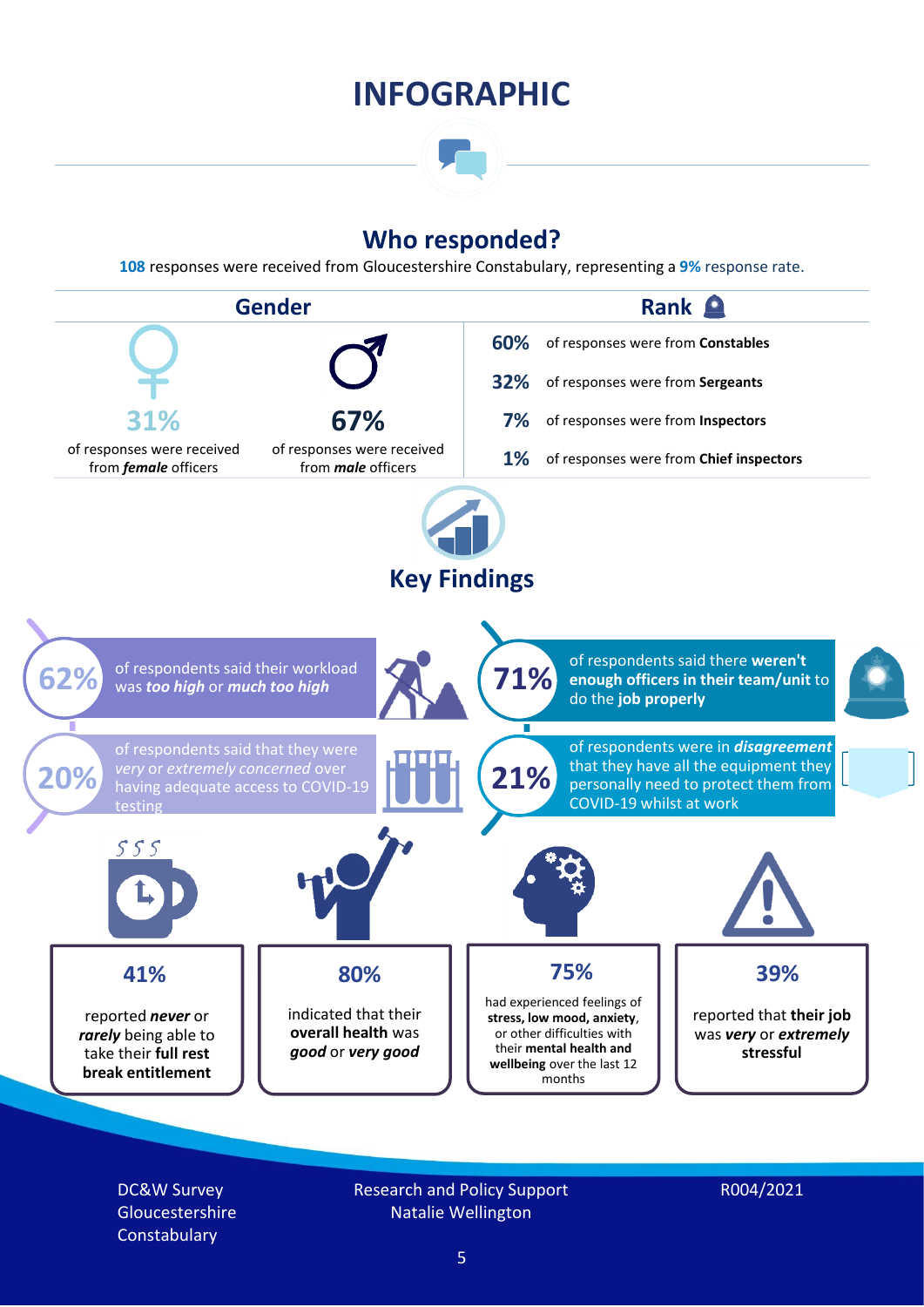### <span id="page-5-0"></span>**EXECUTIVE SUMMARY**

- **108** responses were received from Gloucestershire Constabulary, representing a response rate of around **9%**.
- The average (mean) rating for **overall job satisfaction** for respondents was **6/10**.
- **63%** reported being **single-crewed** *often* or *always* and **14%** reported being **singlecrewed** *more often* due to **COVID-19**.
- **41%** of respondents reported *never* or *rarely* being able to take their **full rest break entitlement**; *lower than* the proportion in 2018 (44%).
- **62%** of respondents reported that their **workload** is currently *too high*, or *much too high*; *lower than* the proportion in 2018 (69%).
- **71%** of respondents said there **weren't enough officers in their team/unit** to do the **job properly**.
- The average (mean) **overall life satisfaction** rating was **6/10**. This can be compared to the national average of 6/10.
- **80%** of respondents indicated that their **overall health** was *good* or *very good.*
- **39%** of respondents said that they viewed their job as *very* or *extremely* **stressful**. This was *lower than* the proportion in 2018 (46%).
- **75%** of respondents indicated that they had **experienced feelings of stress, low mood, anxiety, or other difficulties with their health and wellbeing** over the last 12 months.
- **10%** of respondents reported that they had suffered **one or more injuries** that required medical attention as a result of **work-related violence** in the last year.
- **10%** of respondents reported that they had suffered **one or more injuries** that required medical attention as a result of **work-related accidents** in the last year.
- **19%** of respondents reported that they were *very* or *extremely worried* about the **impact that the COVID-19 crisis will have on them personally**.
- **17%** of respondents reported that they *have* or *have had* **COVID-19** confirmed by a positive antigen or antibody test.
- **21%** of respondents reported that they *disagreed* or *strongly disagreed* that they **have all the equipment they personally need to protect them from COVID-19 whilst at work**.

DC&W Survey Gloucestershire **Constabulary**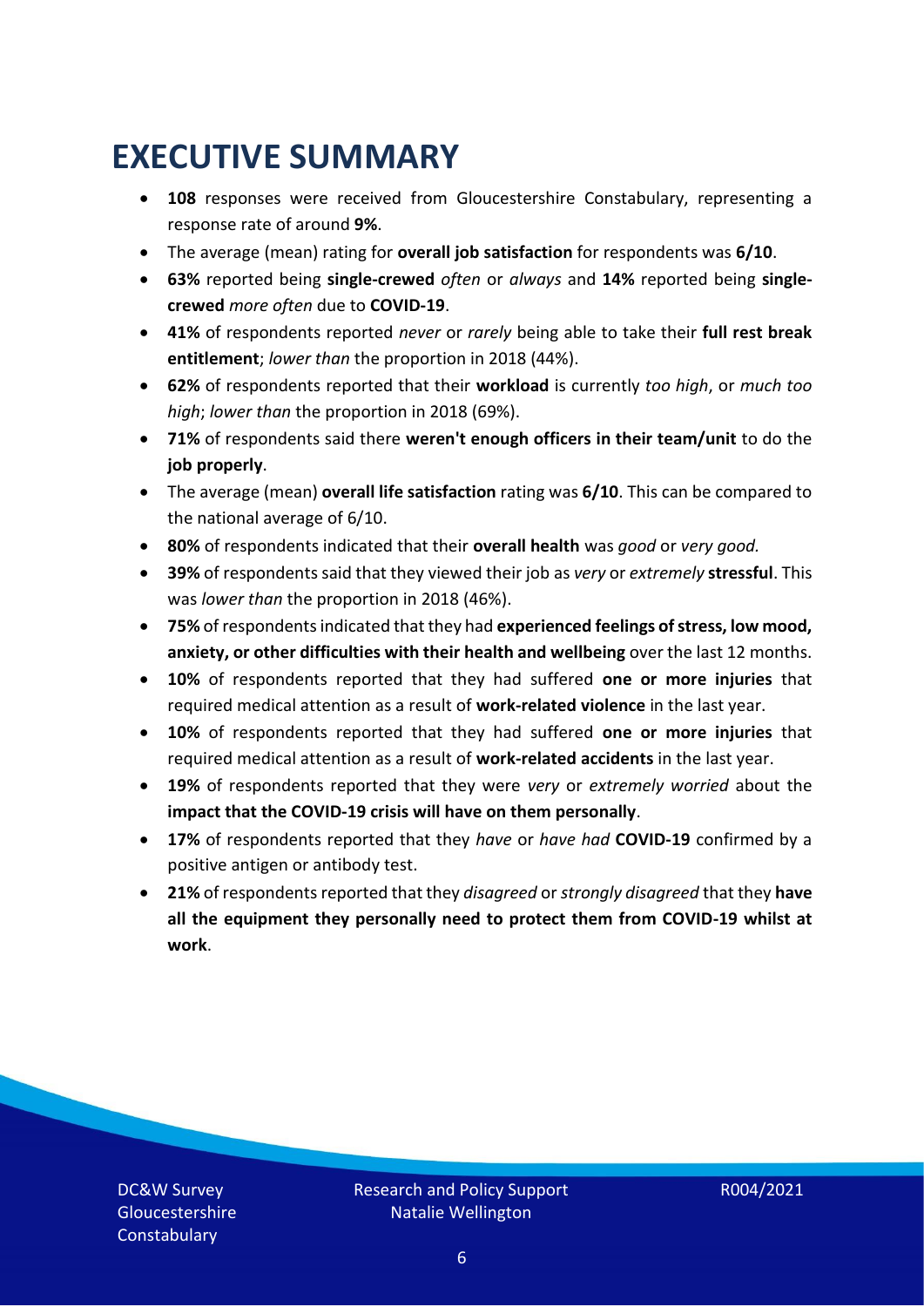### <span id="page-6-0"></span>**1. WORKING ARRANGEMENTS**

#### **1.1. OVERALL JOB SATISFACTION**

Respondents were asked to rate their overall job satisfaction between 0 and 10, where 0 was 'not at all satisfied' and 10 was 'completely satisfied.' The average (mean) rating for overall job satisfaction for respondents from Gloucestershire Constabulary was 6/10 (range 0-10), with 34% of respondents reporting an overall job satisfaction rating of *4* or *less*. This can be compared to the national average of 5/10 (range 0-10), and 37% of respondents reporting an overall job satisfaction rating of *4* or *less*.

#### **1.2. SHIFT LENGTH**

1% of respondents from Gloucestershire Constabulary reported that their formal shift duration was more than the 8-10 hours advised by the Health and Safety Executive<sup>iv</sup> and the Police Negotiating Board,<sup>v</sup> and 1% of respondents indicated a shift length of 12 hours or *more*. 9% of the national sample indicated that their formal shift duration was more than 8-10 hours, and 7% indicated a shift length of *12 hours* or *more*. 5

#### **1.3. SINGLE-CREWING**

Among respondents from Gloucestershire Constabulary, for whom this item was applicable, 63% reported being single-crewed either *often* or *always* over the previous 12-month period. This can be compared with 58% of respondents from the national sample.<sup>6</sup>

Due to COVID and the social distancing regulations implemented by the UK government, forces may have changed their normal operational procedures around crewing in order to reduce opportunities for infection between colleagues. The NPCC released guidance stating that when officers are double crewed a surgical Type IIR face mask should be worn in an enclosed space, such as a vehicle or personnel carrier, when social distancing cannot be achieved.<sup>vi</sup> However, some of the units may have decided to reduce the risk further by limiting double crewing or placing officers in bubbles. As such, in this year's iteration of the survey we wanted to ask an additional query about COVID-19 in relation to crewing levels, to see if crewing levels were affected by this. The findings were that 14% from Gloucestershire Constabulary reported being single-crewed *more often* due to COVID-19.

 $<sup>6</sup>$  Respondents that reported not applicable were removed from force-level and national analysis.</sup>

DC&W Survey Gloucestershire **Constabulary** 

<sup>&</sup>lt;sup>5</sup> Respondents that reported not applicable were removed from force-level and national analysis.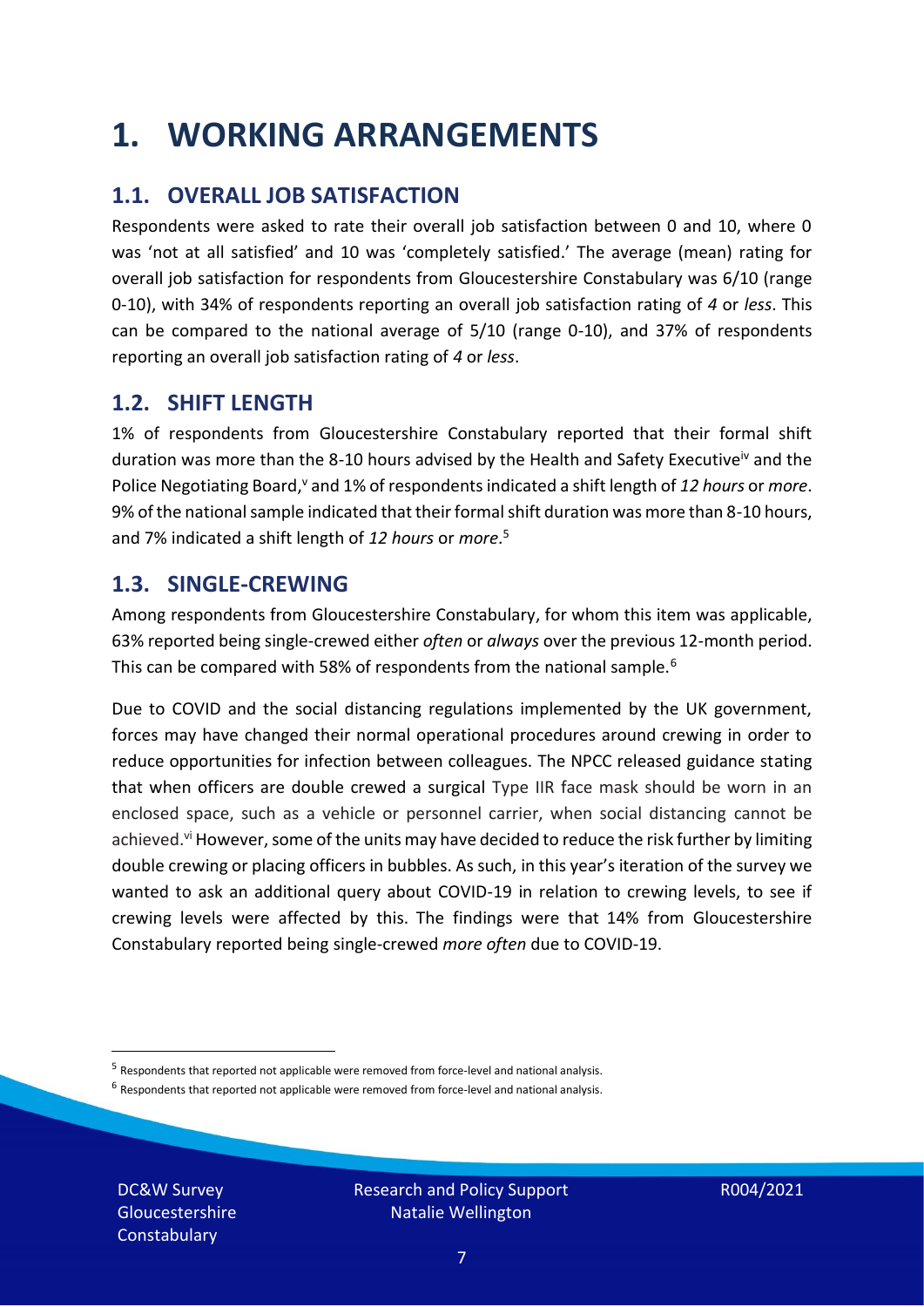#### **1.4. BREAKS, REST DAYS AND ANNUAL LEAVE**

41% of respondents from Gloucestershire Constabulary reported *never* or *rarely* being able to take their full rest break entitlement, and 50% reported having had *two* or *more* rest days cancelled in the previous 12-month period. Furthermore, 60% of respondents from Gloucestershire Constabulary told us that they had a request for annual leave refused *once* or *more* in the previous 12-month period.

Historical comparisons for items relating to breaks, rest days and annual leave for Gloucestershire Constabulary, are also provided in *Table 1* below.

| Table 1: Force level figures for breaks, rest days<br>and annual leave                                       | 2016 | 2018 | 2020 |
|--------------------------------------------------------------------------------------------------------------|------|------|------|
| Reported being never or rarely able to take full<br>rest break entitlement                                   |      | 44%  | 41%  |
| Reported having two or more rest days<br>cancelled in the previous 12 months                                 |      | 65%  | 50%  |
| Reported having a request for annual leave<br>refused once or more in the previous 12<br>months <sup>7</sup> |      | 64%  | 60%  |

DC&W Survey **Gloucestershire Constabulary** 



<sup>&</sup>lt;sup>7</sup> Please note, there were moderate changes to the question wording and response scale for this item between the 2016 and 2018 iterations of this survey. Please take this into consideration when interpreting any and all differences in the findings between these years, as altering the way in which a question is framed may unintentionally affect the way in which an individual responds.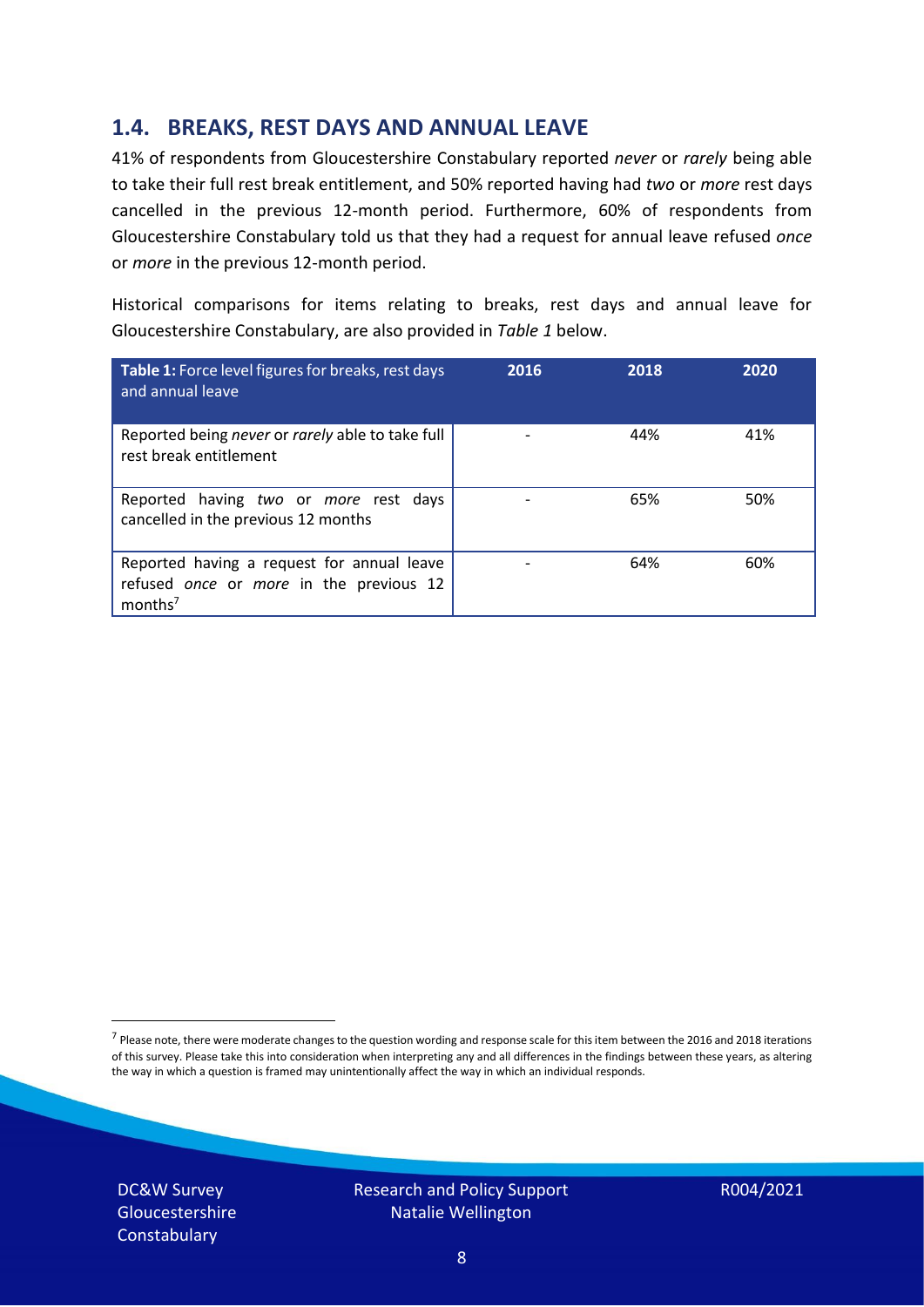### <span id="page-8-0"></span>**2. DEMAND**

#### **2.1. WORKLOAD**

62% of respondents from Gloucestershire Constabulary told us that their workload is currently *too high*, or *much too high*. An historical comparison for both national and local proportions for workload are displayed in *Table 2* below.

| Table 2: Proportion of respondents reporting<br>that their workload was too high or much too<br>high in the previous 12-month period | 2016 | 2018 | 2020 |
|--------------------------------------------------------------------------------------------------------------------------------------|------|------|------|
| Force-level figures                                                                                                                  |      | 69%  | 62%  |
| National figures                                                                                                                     | 66%  | 72%  | 60%  |

#### **2.2. AMOUNT AND PACE OF WORK**

75% of respondents from Gloucestershire Constabulary *disagreed* or *strongly disagreed* that they generally have enough officers to manage all the demands being made on them as a team/unit.

Furthermore, 9% *agreed* or *strongly agreed* that they had enough time to engage in proactive policing in their team/unit. An historical comparison for both national and local proportions for this item are displayed in *Table 3* below.

| <b>Table 3: Proportion of respondents reporting</b><br>that they agreed or strongly agreed that they<br>had enough time to engage in proactive<br>policing in their team/unit | 2016 | 2018 | 2020 |
|-------------------------------------------------------------------------------------------------------------------------------------------------------------------------------|------|------|------|
| Force-level figures                                                                                                                                                           |      | 7%   | 9%   |
| <b>National figures</b>                                                                                                                                                       | 13%  | 9%   | 14%  |

DC&W Survey **Gloucestershire Constabulary**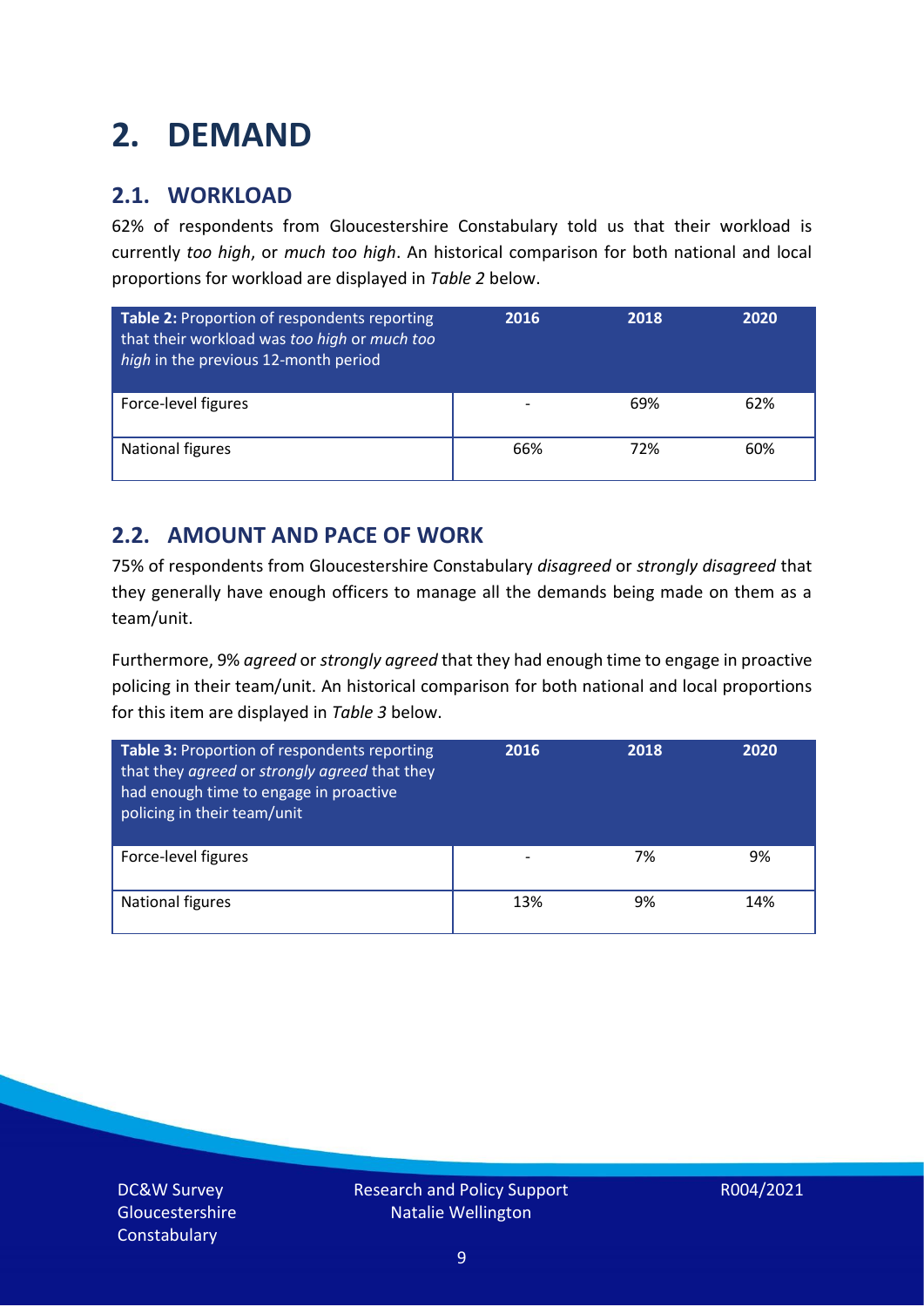### <span id="page-9-0"></span>**3. CAPACITY**

#### **3.1. MINIMUM OFFICER STAFFING**

70% of respondents from Gloucestershire Constabulary indicated that their team or unit had a minimum officer staffing level.

Among respondents whose team or unit had a minimum officer staffing level, 17% indicated that this level was *never* or *rarely* achieved.

Respondents were asked how often minimum staffing levels have been met compared to before the COVID-19 crisis. 21% reported minimum staffing levels being met *less frequently* compared to before the COVID-19 crisis.

#### **3.2. OFFICER STAFFING ARRANGEMENTS**

65% of respondents *disagreed* or *strongly disagreed* that the way officer staffing levels are determined in their team/unit seems to be effective. Historical comparisons for this item and one other key item, relating to capacity to deal with demand for Gloucestershire Constabulary, are provided in *Table 4* below.

| <b>Table 4:</b> Force level figures for key items relating to capacity                  |                                                               |      |      |  |
|-----------------------------------------------------------------------------------------|---------------------------------------------------------------|------|------|--|
| <b>Statements</b>                                                                       | Proportion of respondents who<br>disagreed with the statement |      |      |  |
|                                                                                         | 2016                                                          | 2018 | 2020 |  |
| The way officer staffing levels are determined in my<br>team/unit seems to be effective |                                                               | 76%  | 65%  |  |
| There are enough officers in my team/unit for me to do<br>my job properly               | $\qquad \qquad \blacksquare$                                  | 81%  | 71%  |  |

DC&W Survey Gloucestershire **Constabulary** 

Research and Policy Support Natalie Wellington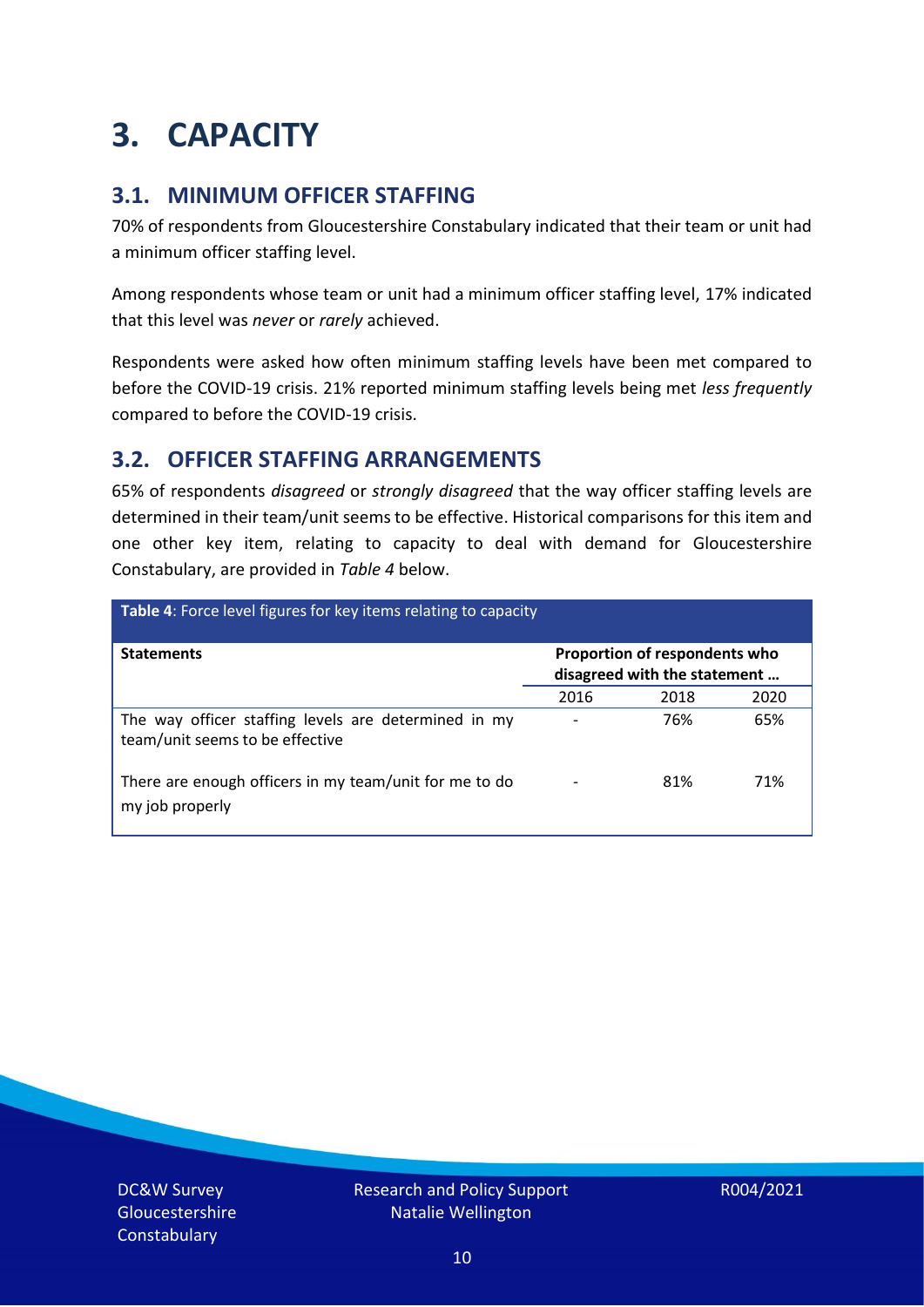### <span id="page-10-0"></span>**4. HEALTH AND WELLBEING**

#### **4.1. OVERALL LIFE SATISFACTION AND WORTHWHILENESS**

Respondents were asked to rate their overall life satisfaction on a scale from 0 to 10, where 0 was *'Not at all satisfied'* and 10 was *'Completely satisfied'*. Furthermore, respondents were also asked to rate how worthwhile they feel the things they do in their life are on a scale from 0 to 10, where 0 was *'Not at all worthwhile'* and 10 was *'Completely worthwhile'.* These two items replicate the overall life satisfaction and overall worthwhileness questions posed within the Annual Population Survey by the Office for National Statistics (UK) and were included in the Demand, Capacity and Welfare Survey to enable benchmarking against the general population. vii

The average (mean) overall life satisfaction rating for the general population was 7 out of 10. The average (mean) rating for Gloucestershire Constabulary was 6 out of 10, with 20% of respondents reporting a low overall life satisfaction rating of *4* or *less*. These results can be compared to the national average of 6/10, with 23% of respondents reporting a low overall life satisfaction rating of *4* or *less*.

The average (mean) overall worthwhileness rating for the general population was 7 out of 10. The average (mean) rating for Gloucestershire Constabulary was 7 out of 10, with 15% of respondents reporting a low overall worthwhileness rating of *4* or *less*. These results can be compared to the national average of 7/10, with 18% of respondents reporting a low overall worthwhileness rating of *4* or *less*.

#### **4.2. OVERALL PHYSICAL HEALTH**

Respondents were asked to rate their overall health on a scale from *very good* to *very poor*. An historical comparison for both national and local proportions for this item are in *Table 5* below.

| Table 5: Self-rated overall physical health |                       | 2016 | 2018 | 2020 |
|---------------------------------------------|-----------------------|------|------|------|
|                                             | Poor or very poor     |      | 8%   | 3%   |
| Force-level figures                         | Neither good nor poor |      | 8%   | 17%  |
|                                             | Good or very good     |      | 83%  | 80%  |
|                                             | Poor or very poor     | 12%  | 7%   | 9%   |
| National figures                            | Neither good nor poor | 23%  | 17%  | 20%  |
|                                             | Good or very good     | 65%  | 77%  | 71%  |

DC&W Survey Gloucestershire **Constabulary**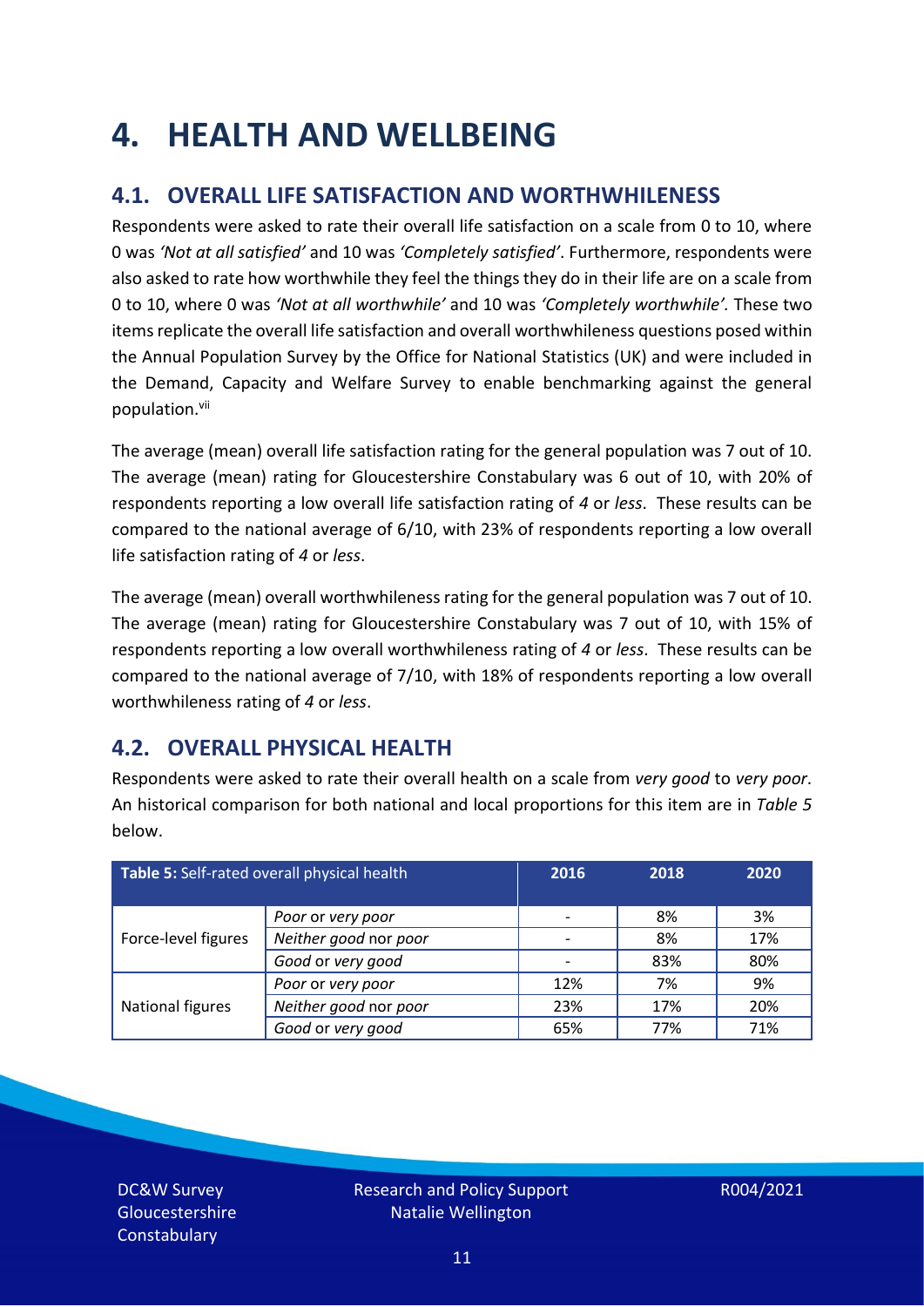#### **4.3. SINGLE-ITEM INDICATORS FOR MENTAL HEALTH**

#### **4.3.1. ANXIETY AND HAPPINESS**

Overall anxiety was measured using a single-item measure. Respondents were asked to rate how anxious they had felt the day before on a scale from 0 to 10, where 0 was *'Not at all anxious'* and 10 was *'Completely anxious'*. Overall happiness was also measured using a single-item measure and respondents were asked to rate how happy they had been the day before on a scale from 0 to 10, where 0 was *'Not at all happy'* and 10 was *'Completely happy'*. These items replicate the overall anxiety and overall happiness questions posed within the Annual Population Survey by the Office for National Statistics (UK) and were chosen to enable benchmarking against the general population.<sup>viii</sup>

The average (mean) overall anxiety rating for the general population was 4 out of 10, with 36% of respondents reporting a high overall anxiety rating of *6* or *more*. <sup>8</sup> The average (mean) rating for Gloucestershire Constabulary was 4 out of 10, with 35% of respondents reporting a high overall anxiety rating of *6* or *more*. These results can be compared to the national average of 4/10, with 35% of respondents reporting a high overall anxiety rating of 6 or *more*.<sup>9</sup>

The average (mean) overall happiness rating for the general population was 7 out of 10. The average (mean) rating for Gloucestershire Constabulary was 7 out of 10, with 21% of respondents reporting a low overall happiness rating of *4* or *less*. These results can be compared to the national average of 6/10, with 25% of respondents reporting a low overall happiness rating of *4* or *less*.

#### **4.3.2. STRESS**

Work related stress was measured using a single-item measure. 39% of respondents from Gloucestershire Constabulary said that they viewed their job as *very* or *extremely stressful*.

This is *higher than* the proportion reported in the national sample (33%) and *lower than* the proportion reported by Gloucestershire Constabulary in 2018 (46%).

Stress outside of work was assessed using an adaptation of the work-related stress measure. 6% of respondents from Gloucestershire Constabulary said that they viewed their life outside of work as *very* or *extremely stressful*.

DC&W Survey Gloucestershire **Constabulary** 

<sup>&</sup>lt;sup>8</sup> Please note that proportions for other wellbeing measures were not provided

 $9$  Overall scores for anxiety have been grouped and reported differently to life satisfaction, worthwhileness and happiness. The percentage of respondents scoring a high rating of *6* or *more* has been reported, as higher scores for anxiety are commonly associated with lower individual wellbeing. Whereas, the percentage of respondents scoring a very low rating of *4* or *less* has been reported for life satisfaction, worthwhileness and happiness, as lower scores on these measures are commonly associated with lower individual wellbeing.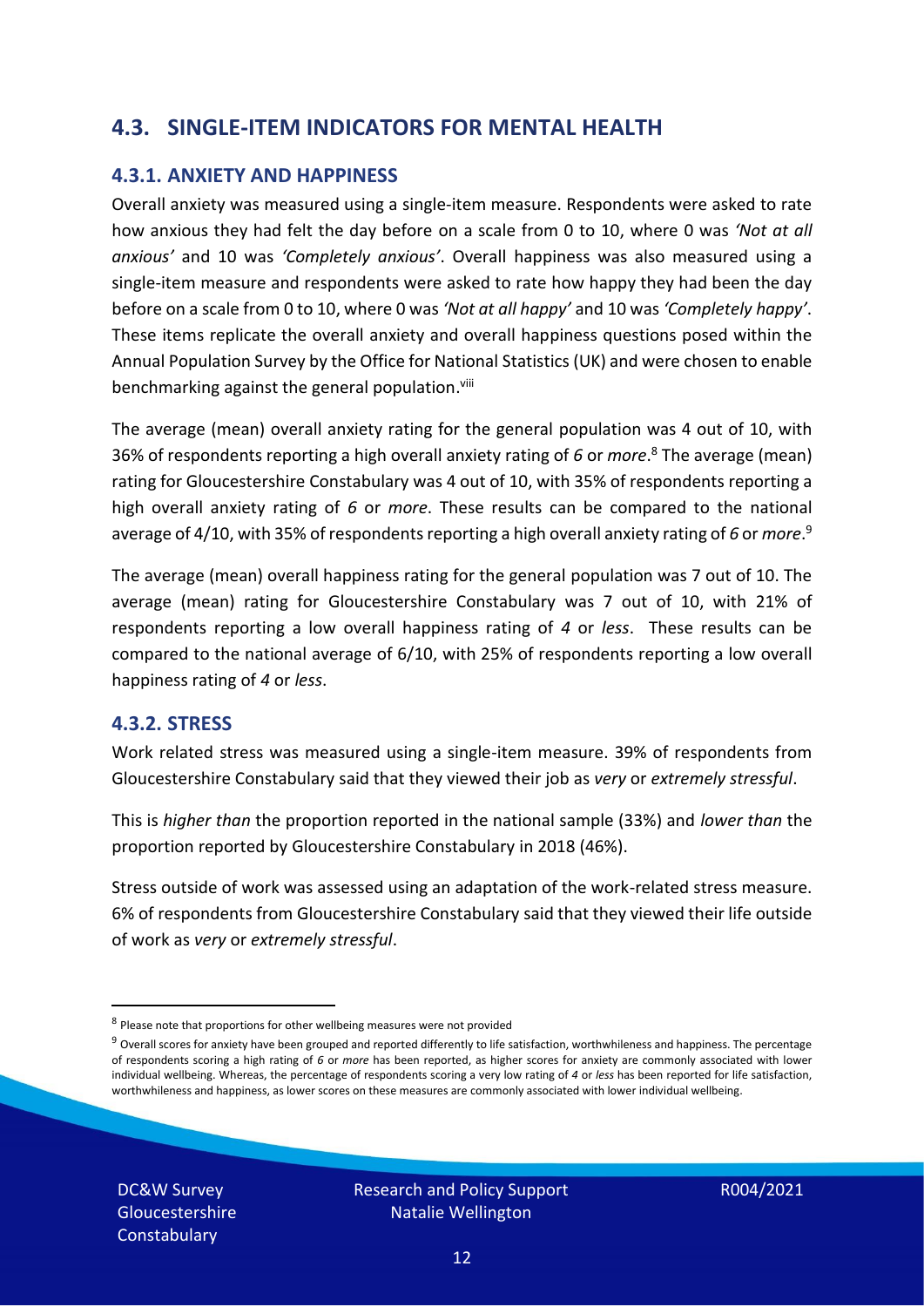#### **4.3.4. MENTAL HEALTH OVERVIEW**

A top-level broad overview of mental health and wellbeing was established using an item that asked respondents to indicate whether they had experienced feelings of stress, low mood, anxiety, or other difficulties with their health and wellbeing over the last 12 months. 75% of respondents from Gloucestershire Constabulary indicated that they had experienced feelings of stress, low mood, anxiety, or other difficulties with their health and wellbeing over the last 12 months; with 92% of these respondents also indicating that these feelings were caused by, or made worse by work.

#### **4.3.5. MENTAL WELLBEING**

Respondents' mental wellbeing was measured using the Short Warwick-Edinburgh Mental Wellbeing Scale,<sup>ix</sup> which asked them to rate their experience during the last two weeks for seven positively framed items. A metric score was calculated which indicated participants' overall wellbeing. The higher the score is, the better their overall wellbeing is thought to be.<sup>10</sup>

The metric score for Gloucestershire Constabulary is presented in *Table 6* below across years. This is also alongside the metric score for the national sample across years.

| <b>Table 6:</b> Average (mean) metric score for the Short Warwick-<br><b>Edinburgh Mental Wellbeing Scale</b> | 2016 | 2018 | 2020 |
|---------------------------------------------------------------------------------------------------------------|------|------|------|
| Force-level figures                                                                                           |      | 21   | 21   |
| National figures                                                                                              | 19   | 20   | 21   |

 $10$  The Short Warwick-Edinburgh Mental Wellbeing Scale was developed by the Universities of Warwick, Edinburgh and Leeds in conjunction with NHS Health Scotland (© University of Warwick, 2006).

DC&W Survey **Gloucestershire Constabulary** 

Research and Policy Support Natalie Wellington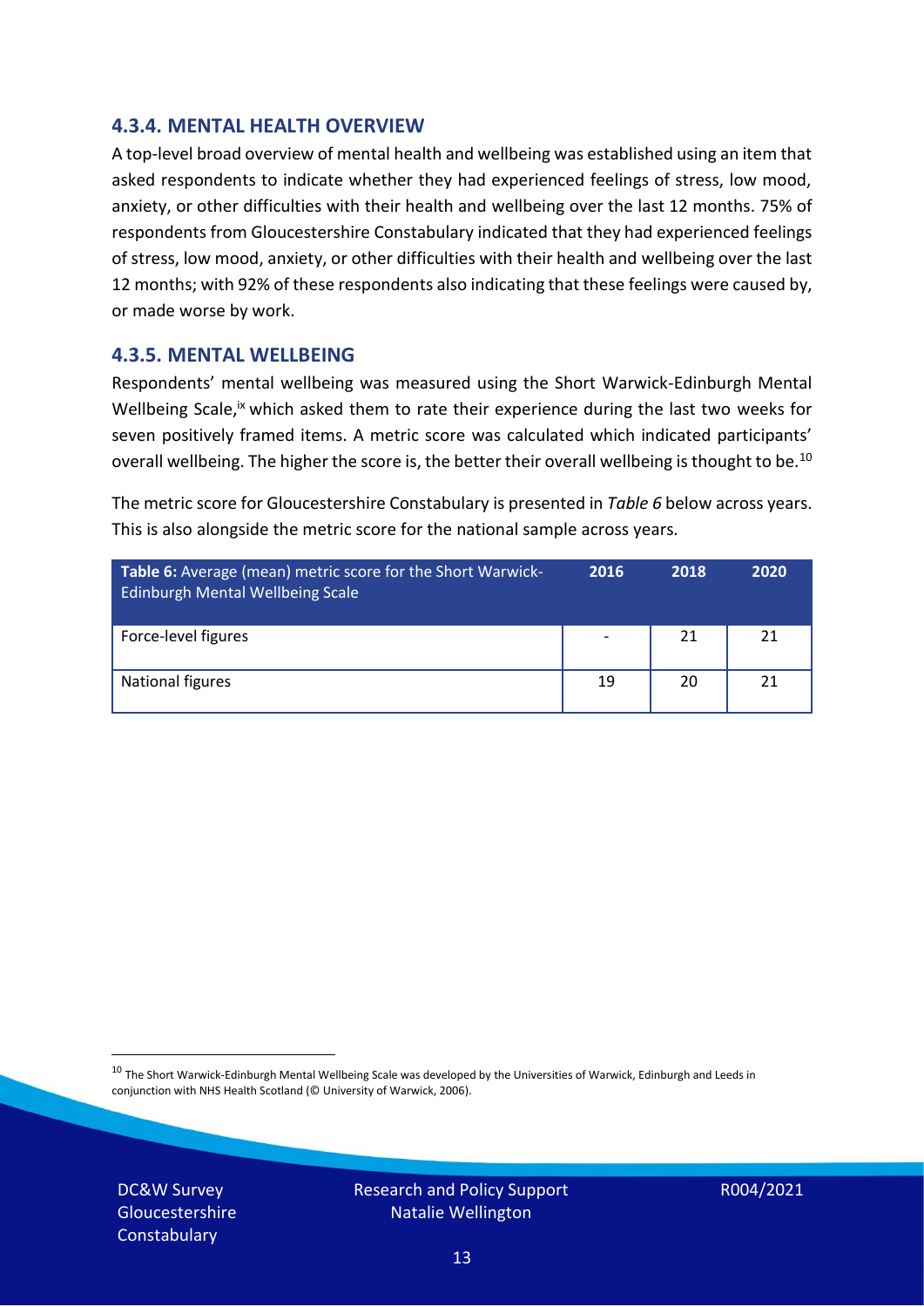## <span id="page-13-0"></span>**5. ABSENCE BEHAVIOUR**

#### **5.1. ABSENCE**

62% of respondents from Gloucestershire Constabulary reported *one* or *more* days of sickness absence and 26% of respondents indicated that at least one day of their sickness absence was attributable to stress, depression, or anxiety.

The national proportion of respondents who had taken *one* or *more* days of sickness absence was 48% and 32% of respondents indicated that at least one day of their sickness absence was attributable to stress, depression, or anxiety.

#### **5.2. PRESENTEEISM AND LEAVEISM**

Presenteeism is the act of attending work while ill. This has been shown to be associated with subsequent health decline, particularly in relation to burnout, $x$  and can lead to elevated absenteeism.<sup>xi</sup> Moreover, evidence suggests that presenteeism can compound the effects of the initial illness and negatively influence job satisfaction, resulting in negative job attitudes and withdrawal from work.<sup>xii</sup>

Leaveism is a term to describe hidden sickness absence and work undertaken during rest periods. A core dimension of leaveism includes using allocated time off such as annual leave entitlements to take time off when they are in fact unwell. Findings for Gloucestershire Constabulary across years are presented in *Table 7* below.

| Table 7: Proportion of respondents reporting the<br>following absence behaviour once or more over the<br>previous 12 months |                             | 2016 | 2018 | 2020 |
|-----------------------------------------------------------------------------------------------------------------------------|-----------------------------|------|------|------|
| Presenteeism                                                                                                                | Due to Physical health      |      | 77%  | 67%  |
|                                                                                                                             | Due to Psychological health |      | 64%  | 61%  |
| annual leave to<br><b>Using</b><br>time off due to<br>take                                                                  | Due to Physical health      |      | 34%  | 19%  |
| health                                                                                                                      | Due to Psychological health |      | 33%  | 36%  |

DC&W Survey Gloucestershire **Constabulary**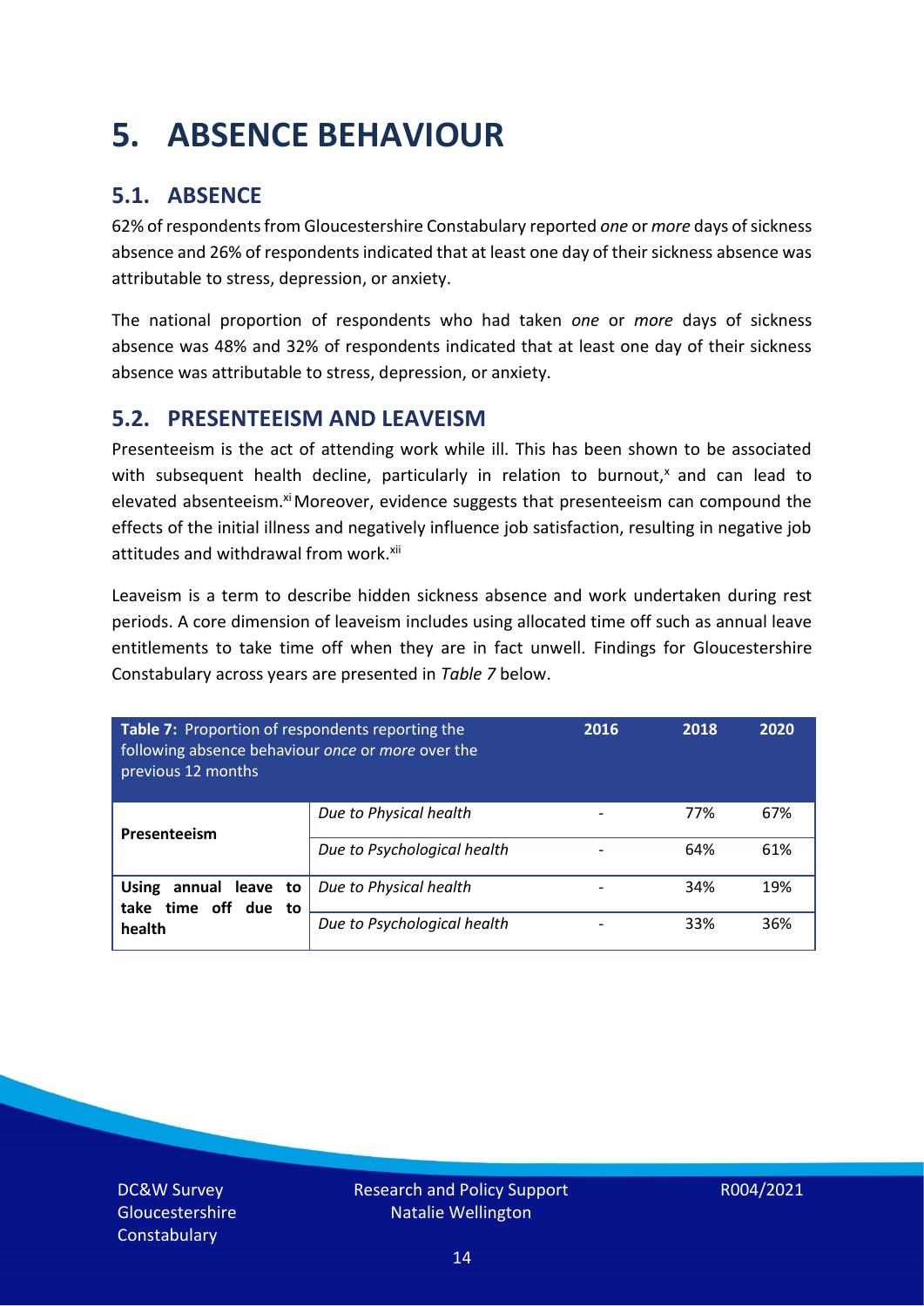## <span id="page-14-0"></span>**6. VIOLENCE AND PHYSICAL INJURIES**

#### **6.1. VIOLENCE**

Verbal and physical violence was assessed using four questions regarding how often officers received verbal insults, verbal threats, spitting assaults, unarmed physical attacks, and attacks with a weapon from members of the public over the previous 12 months. Findings for Gloucestershire Constabulary are presented in *Table 8* below.

**Table 8**: Force level figures for frequency of verbal and physical violence from members of the public

| Type of violent victimisation                                                          | Proportion of respondents indicating frequency<br>of experience as at least once a week |      |      |
|----------------------------------------------------------------------------------------|-----------------------------------------------------------------------------------------|------|------|
|                                                                                        | 2016                                                                                    | 2018 | 2020 |
| Verbal insults (e.g. swearing, shouting, abuse)                                        |                                                                                         | 34%  | 40%  |
| Verbal threats (e.g. threat of hitting, threat of<br>kicking)                          |                                                                                         | 22%  | 30%  |
| Spitting assaults (i.e. being deliberately spat<br>$upon)$ <sup>11</sup>               |                                                                                         | 3%   | 3%   |
| Unarmed physical attacks (e.g. struggling to get<br>free, wrestling, hitting, kicking) |                                                                                         | 13%  | 19%  |
| Use of a deadly weapon (e.g. stick, bottle, axe,<br>firearm)                           |                                                                                         | 3%   | 0%   |

#### **6.2. INJURIES**

10% of Gloucestershire Constabulary respondents reported that they had suffered *one or more* injuries that required medical attention as a result of **work-related violence** in the last year.

This is *lower than* the proportion reporting *one or more* injuries as a result of **work-related violence** in the national sample (16%) and *lower than* the proportion reported by Gloucestershire Constabulary in 2018 (19%).

10% of Gloucestershire Constabulary respondents reported that they had suffered one or more injuries that required medical attention as a result of **work-related accidents** in the last year.

DC&W Survey Gloucestershire **Constabulary** 



 $11$  Data on spitting assaults is not available for the year 2016 as the item was not included until the 2018 iteration of the survey.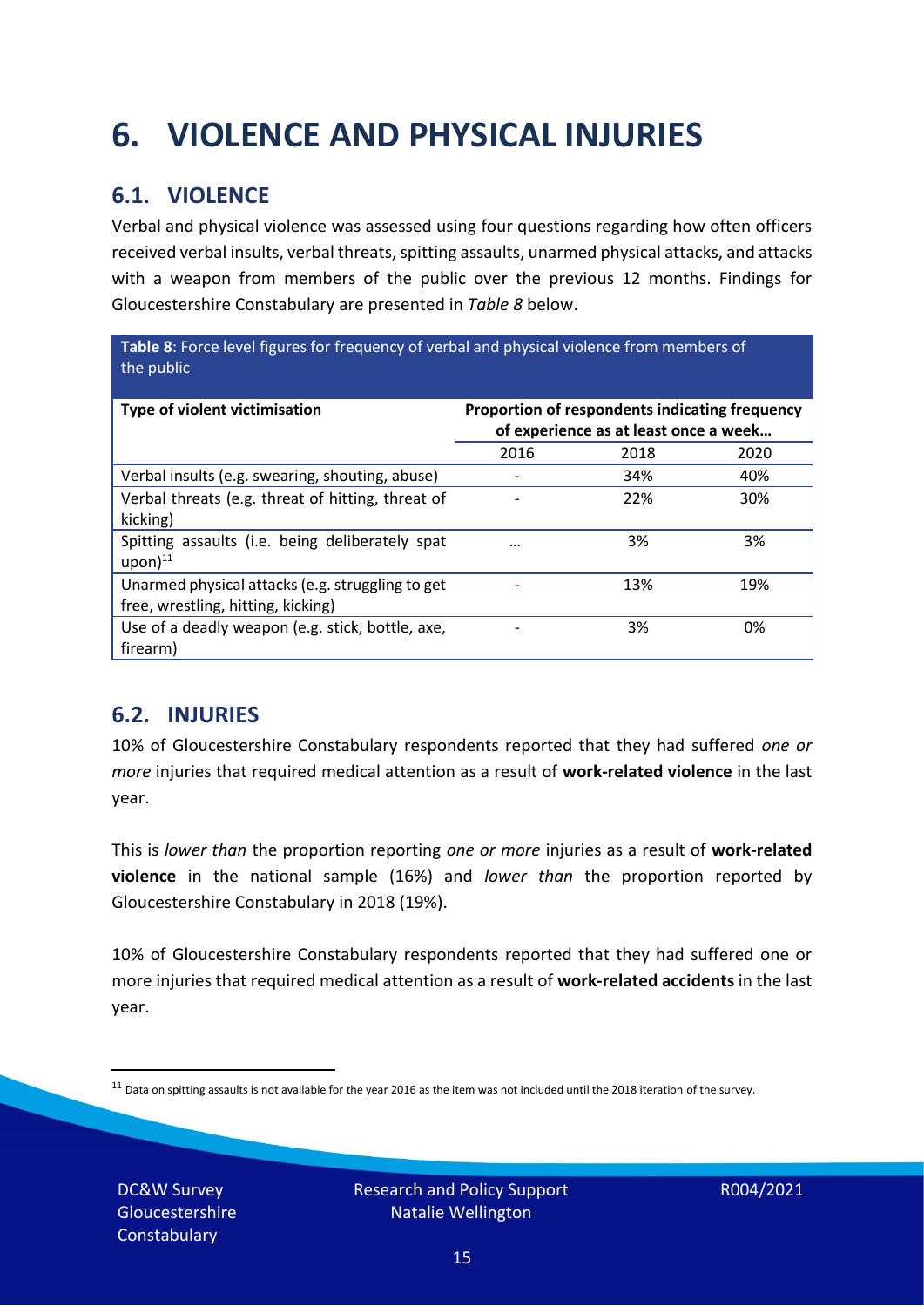This is *lower than* the proportion reporting *one or more* injuries as a result of **work-related accidents** in the national sample (11%) and *higher than* the proportion reported by Gloucestershire Constabulary in 2018 (7%).

DC&W Survey Gloucestershire **Constabulary** 

Research and Policy Support Natalie Wellington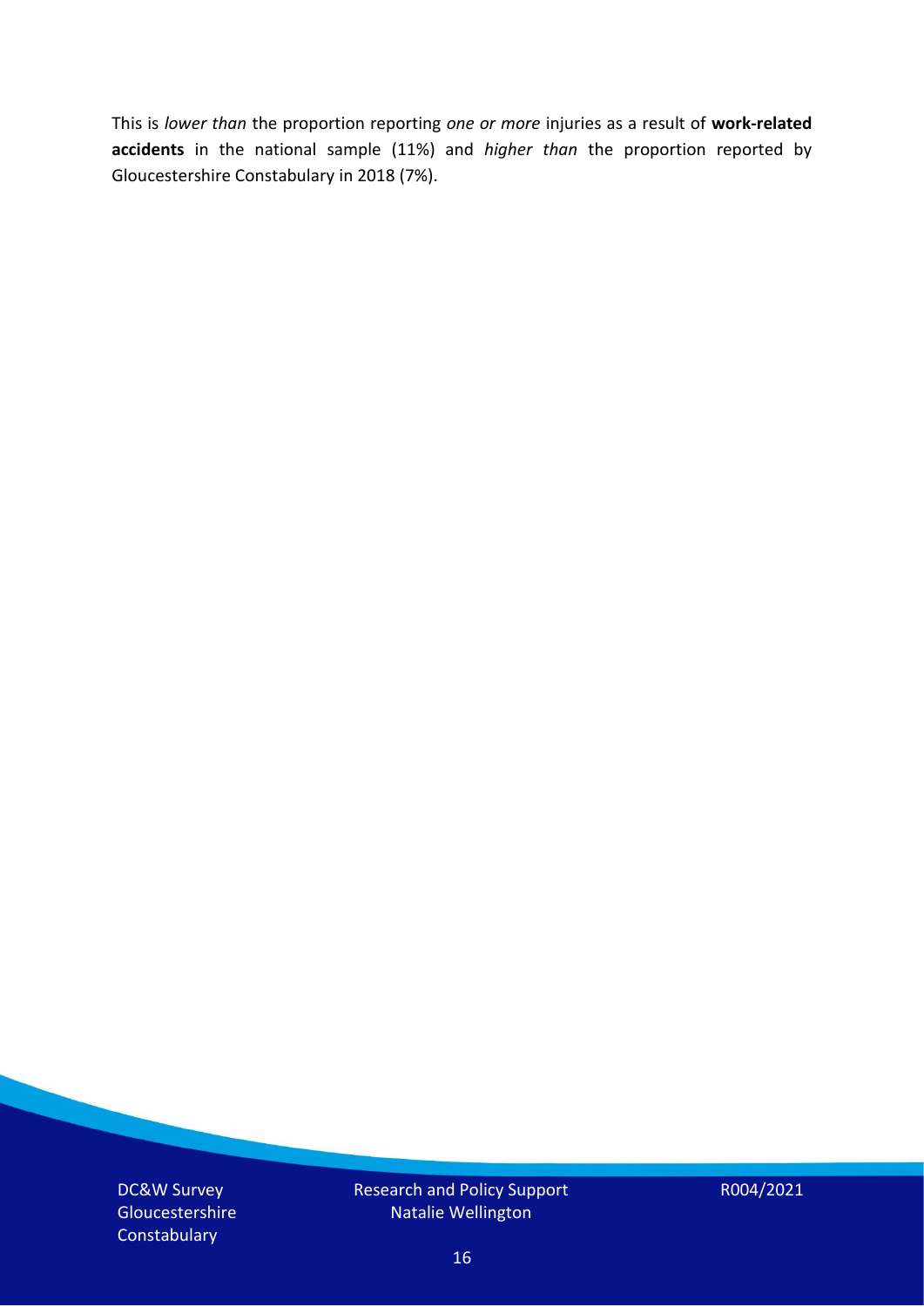# <span id="page-16-0"></span>**7. ORGANISATIONAL SUPPORT FOR MENTAL HEALTH AND WELLBEING**

#### **7.1. DISCLOSURE**

Respondents who indicated that they had sought help for difficulties with mental health and wellbeing were presented with additional questions concerning disclosure to a line manager. 72% of respondents from Gloucestershire Constabulary, for whom it was applicable, reported that they had disclosed seeking mental health and wellbeing support to their line managers. This can be compared with 78% reported by Gloucestershire Constabulary in 2018.

#### **7.2. MENTAL HEALTH AND WELLBEING SUPPORT SERVICES**

Respondents were asked about mental health and wellbeing support services that are *reactive* (services that aim to help those that are already experiencing difficulties with their mental health and wellbeing), and *proactive* (services that aim to help people prevent difficulties with mental health and wellbeing from developing). Key findings for Gloucestershire Constabulary are displayed in the tables below, with *Table 9* displaying both national and local proportions.

**Table 9**: Proportion of respondents reporting that they are *aware* of reactive and proactive mental health and wellbeing support services that their force offers

| <b>Questions</b>                                                                                                                                                                                                                   | Proportion of respondents               |     |
|------------------------------------------------------------------------------------------------------------------------------------------------------------------------------------------------------------------------------------|-----------------------------------------|-----|
|                                                                                                                                                                                                                                    | National figures<br>Force-level figures |     |
| Reported being aware of reactive services that their force<br>offers to support the mental health and wellbeing of its<br>employees (e.g. counselling, helpline services, peer<br>support groups etc.)                             | 87%                                     | 74% |
| Reported being aware of proactive services that their<br>force offers to support the mental health and wellbeing<br>of its employees (e.g. resilience training, mindfulness<br>workshops, mental health awareness programmes etc.) | 35%                                     | 43% |

DC&W Survey Gloucestershire **Constabulary** 

Research and Policy Support Natalie Wellington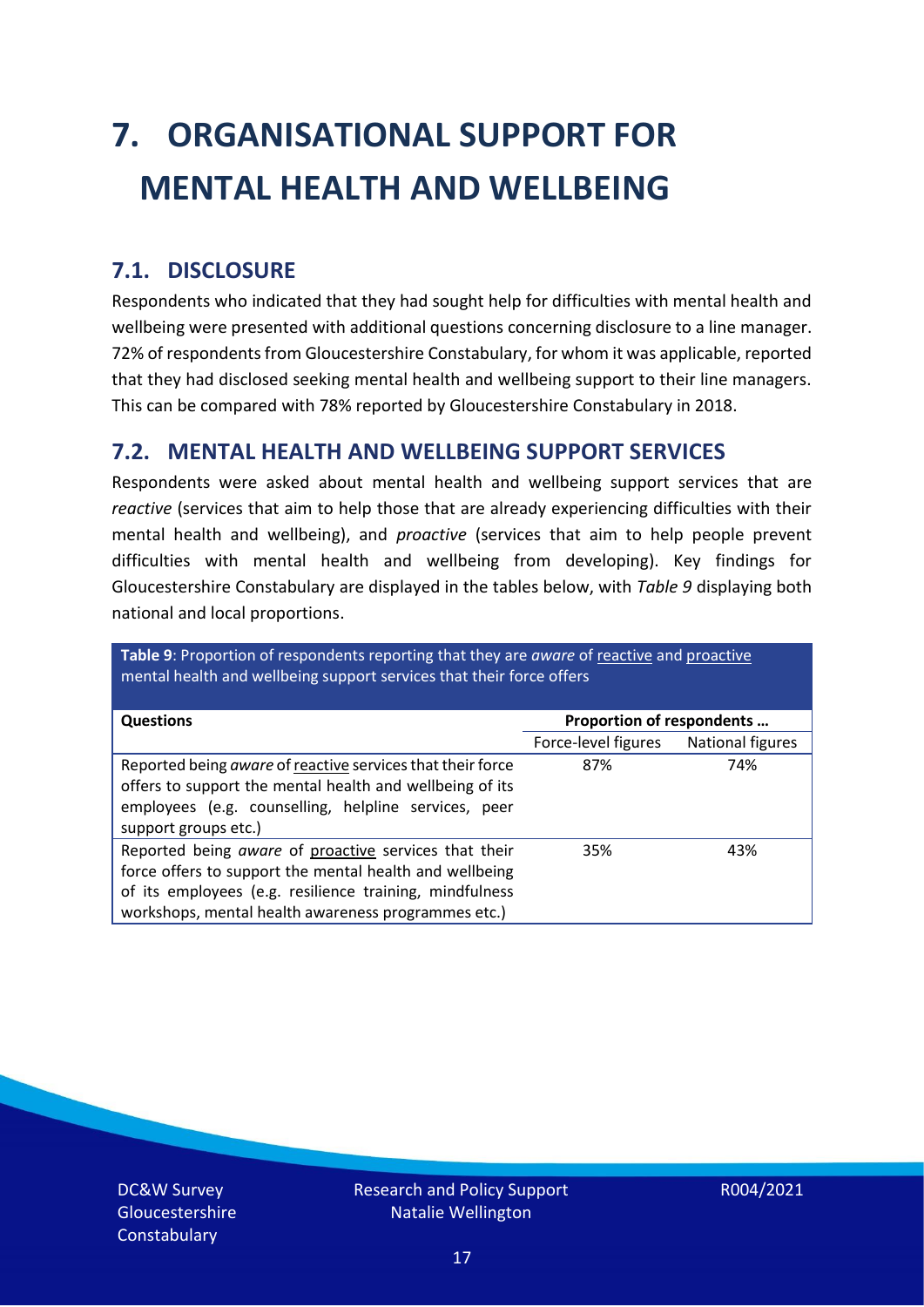### <span id="page-17-0"></span>**8. COVID-19 CRISIS**

Questions about the COVID-19 crisis have been included in this year's survey to help to better understand the impacts of working within the police service during this period. This section of the report specifically focusses on the personal impact of the COVID-19 crisis on officers, whilst organisational impacts have been reported at contextually appropriate points throughout the report.<sup>12</sup>

Respondents were asked whether they think they have or have had COVID-19. Comparisons for both national and local proportions are shown in *Table 10* below.

| Table 10: Proportion of respondents reporting whether<br>they have or have had COVID-19 | <b>Force-level</b><br>figures | <b>National</b><br>figures |
|-----------------------------------------------------------------------------------------|-------------------------------|----------------------------|
| Yes, confirmed by a positive antigen or antibody test                                   | 17%                           | 3%                         |
| Yes, based on strong personal suspicion or medical advice                               | 11%                           | 23%                        |
| No                                                                                      | 55%                           | 47%                        |
| Unsure                                                                                  | 17%                           | 27%                        |

19% of respondents from Gloucestershire Constabulary said that they were *very* or *extremely worried* about the impact that the COVID-19 crisis will have on them personally. This can be compared to the national sample, where 22% said that they were *very* or *extremely worried* about the impact that the COVID-19 crisis will have on them personally.

Respondents from Gloucestershire Constabulary were asked about their concern over the issues displayed in *Table 11* below (national and local proportions are shown).

| Table 11: Proportion of respondents reporting that they were very or extremely concerned over the |                 |
|---------------------------------------------------------------------------------------------------|-----------------|
| Proportion of respondents                                                                         |                 |
| Force-level                                                                                       | <b>National</b> |
| figures                                                                                           | figures         |
| 25%                                                                                               | 34%             |
|                                                                                                   |                 |
| 24%                                                                                               | 23%             |
|                                                                                                   |                 |
| 20%                                                                                               | 37%             |
|                                                                                                   |                 |
| 15%                                                                                               | 25%             |
|                                                                                                   |                 |

 $12$  For more information please see the introduction to this report on page 3.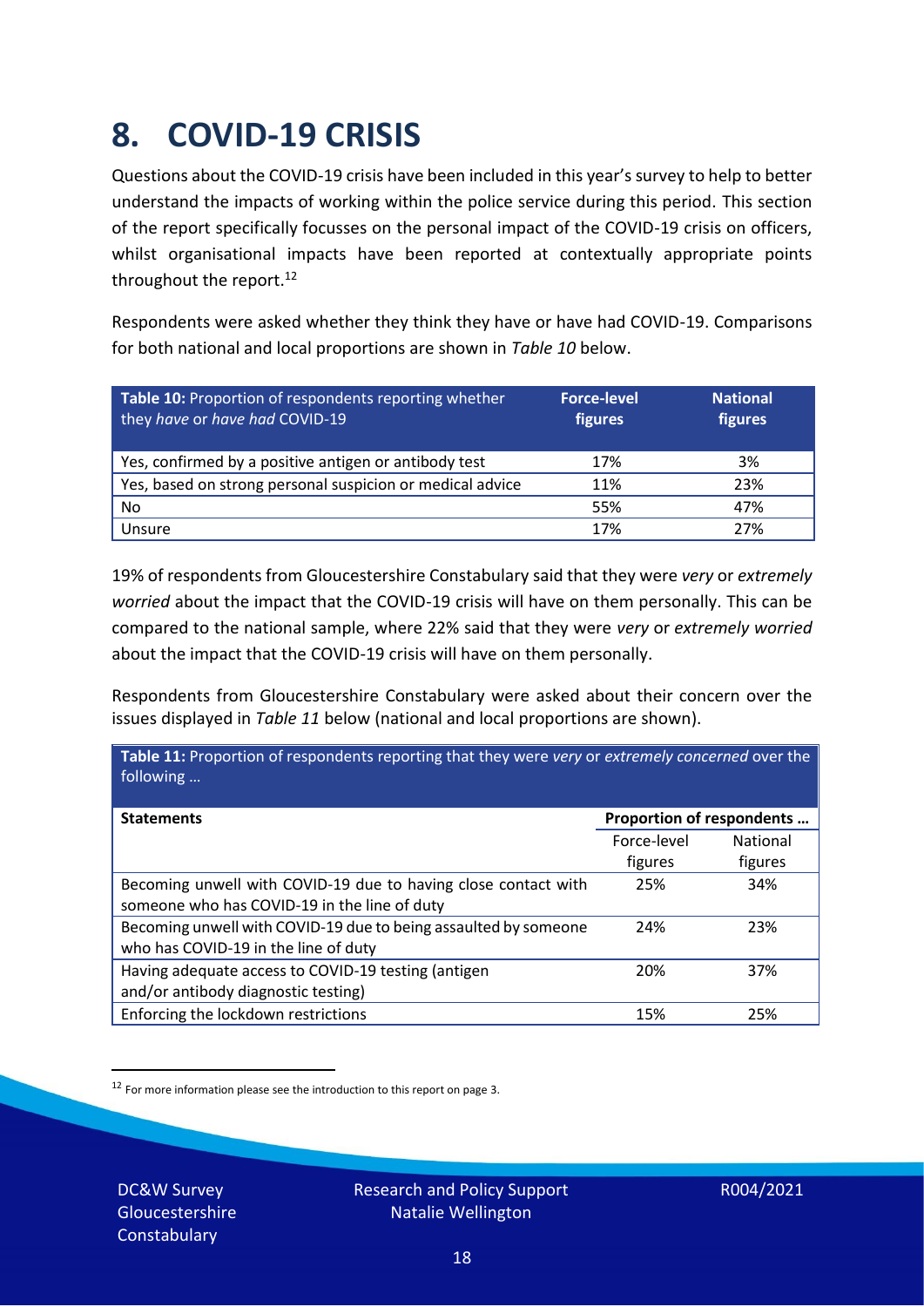Furthermore, 21% of respondents from Gloucestershire Constabulary reported that they *disagreed* or *strongly disagreed* that they have all the equipment they personally need to protect them from COVID-19 whilst at work. This can be compared to the national sample, where 39% reported that they *disagreed* or *strongly disagreed* that they have all the equipment they personally need to protect them from COVID-19 whilst at work.

DC&W Survey Gloucestershire **Constabulary** 

Research and Policy Support Natalie Wellington